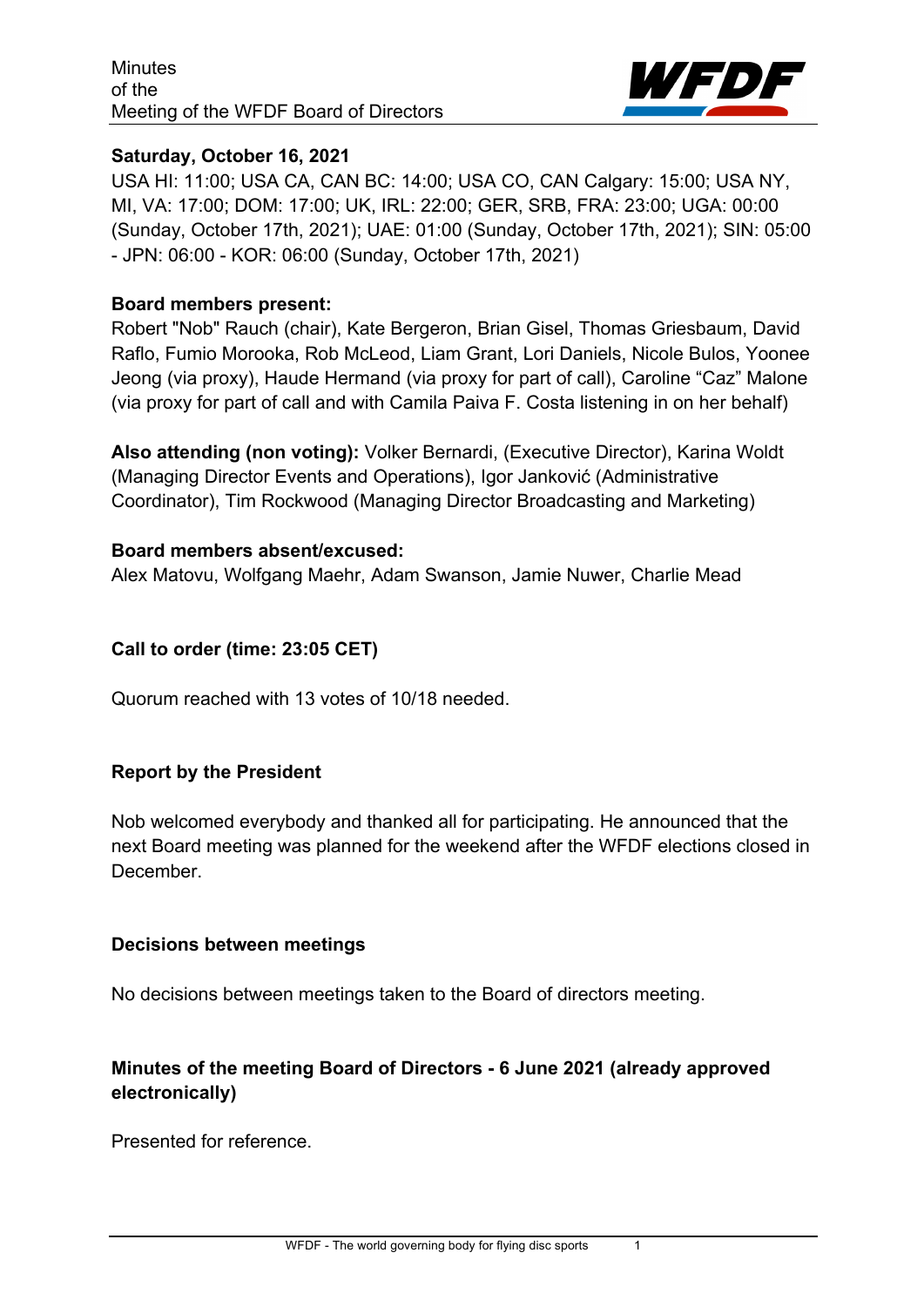

## **Minutes of last Congress - 21 August 2021**

A motion was made by Bergeron to approve the Minutes of last Congress - 21 August 2021 and to send them on the WFDF members, seconded by Morooka. The motion was approved unanimously.

### **Decisions requiring votes or input from the Board**

# **WFDF Events Team Report**

Rauch expressed hope that WFDF would be able to run events in 2022 as planned and its members would be able to travel and attend. Besides the WFDF events there would be The World Games and the World Master Games.

Woldt reported that the European Team Disc Golf Championships (ETDGC) 2021 had finished and WFDF was planning two more events in 2021: United through Sports - World Virtual Youth Festival 2021 (WVYF) and WFDF Inaugural 2021 Virtual Sport World Team Disc Golf Championships.

The UTS WVYF would be run just like last year. She expected an increase in participation and asked the attendees to find more people who wanted to take part. Registration would close in a few weeks. Fourcampré-Maye was in charge of handling WFDF's participation.

Rauch asked that in the press release the age bracket of the participants should be clarified. Woldt confirmed that this would be included in the press release to be published on the upcoming Monday.

Woldt then announced plans to host the WFDF Inaugural 2021 Virtual Sport World Team Disc Golf Championships. The event would be run on the free app Disc Golf Valley by Latitude 64. People within a country would join to run a national qualification round. The top two men and top two women in each country would then constitute the country team for the second medal round during which four different courses would be played. The app is free to download and there would be no participation fee. The event is planned to be announced at the end of October.

Rockwood asked if there were plans to broadcast the event. Rauch explained that the event would not be in real time and there would only be a leader board hosted by UDisc.

Bernardi added that IOC had issued a press release in which they announced that they would be pushing for virtual sports by the appointment of a head director. Also,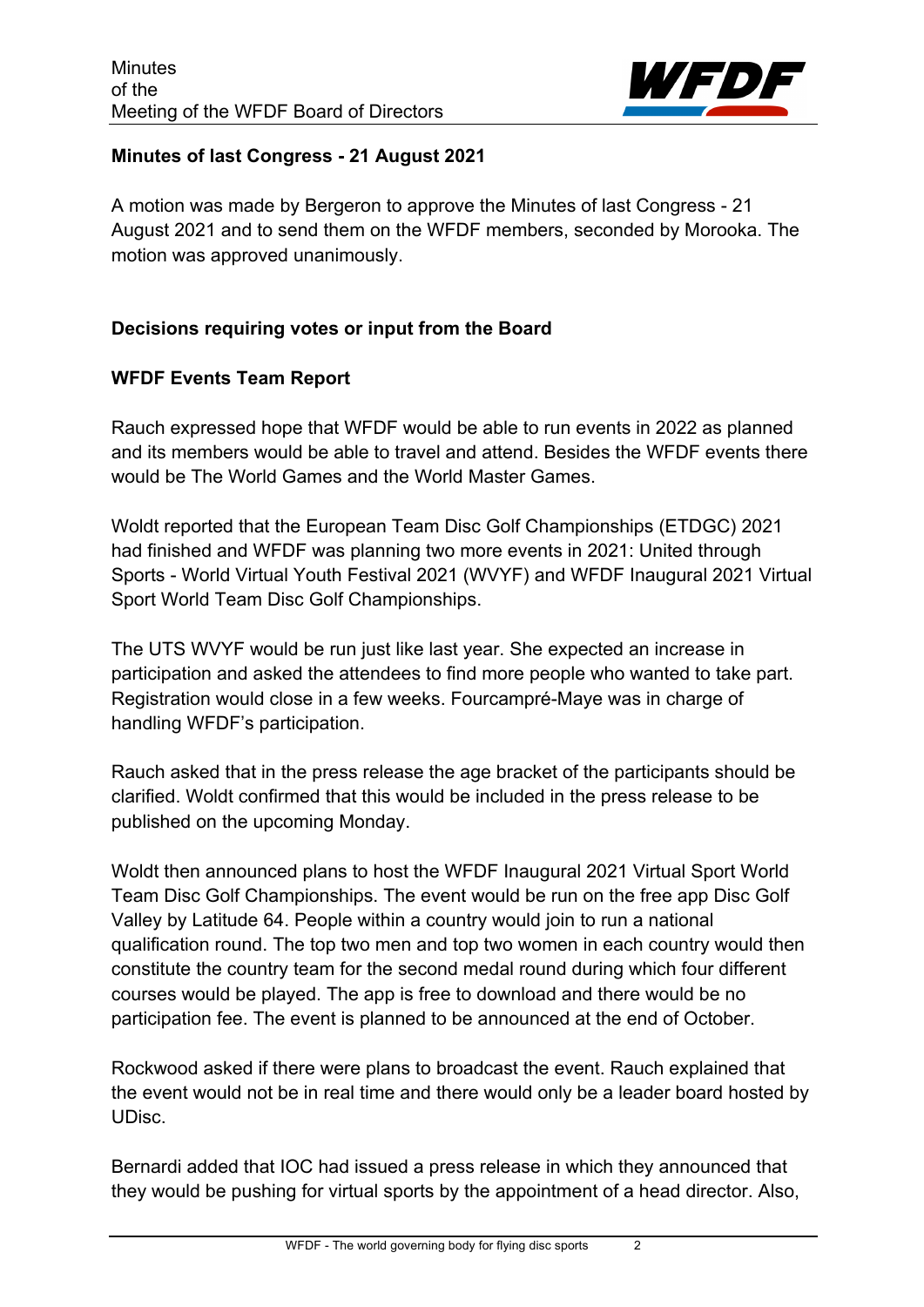

Virtual Sports was seen by IOC as different to eSports in that it would include physical activity such as using a bike trainer in front of a screen with real time information. McLeod added that he knew of a Playstation game for Disc Golf where participants needed to make a swinging move to virtually throw a disc.

A motion was made by McLeod to approve hosting the WFDF Inaugural Virtual Sport World Team DG Championships, seconded by Gisel. The motion was approved unanimously.

Woldt advised that registration for all four 2022 WFDF Ultimate events had opened. The World Master Ultimate Club Championships (WMUCC) was oversubscribed. It needed to be either capped or LOC would have to find extra fields and accommodations.

Registration for World Ultimate Club Championships (WUCC) was slower as some nations were still in the decision process. However, some members had announced to send more teams if slots became available. Attempts would be made to get to the 128 teams as planned. Gisel expressed confidence that 128 teams would be reached.

Registration for World Beach Ultimate Championships (WBUC) had just opened and it was too early to know how many teams would sign up. However, New Zealand and Australia had stated they would not come due to problems with travelling internationally. For World Junior Ultimate Championships (WJUC) registrations were coming in slowly.

For the World Team Disc Golf Championships (WTDGC) Woldt planned to send out a bulletin to WFDF's members within the next few days. WTDGC would have 16 teams of six players. The World Overall Flying Disc Championships (WOC) was expected to attract around 100 participants and would soon be announced to the members.

Morooka informed that it would be proposed to postpone the World Master Games in Kansai to 2026 for various reasons: The pandemic still made it hard to plan things, many venues were already booked out in 2022, and there would be conflicts with other events in the following years until 2026. But the postponement has not been decided yet.

Woldt planned to send out calls for bids for the 2023 and 2024 events by the end of November.

The Event Team had set up a list with expected staff attendance for the 2022 events. Woldt hoped this would help to keep expenses low.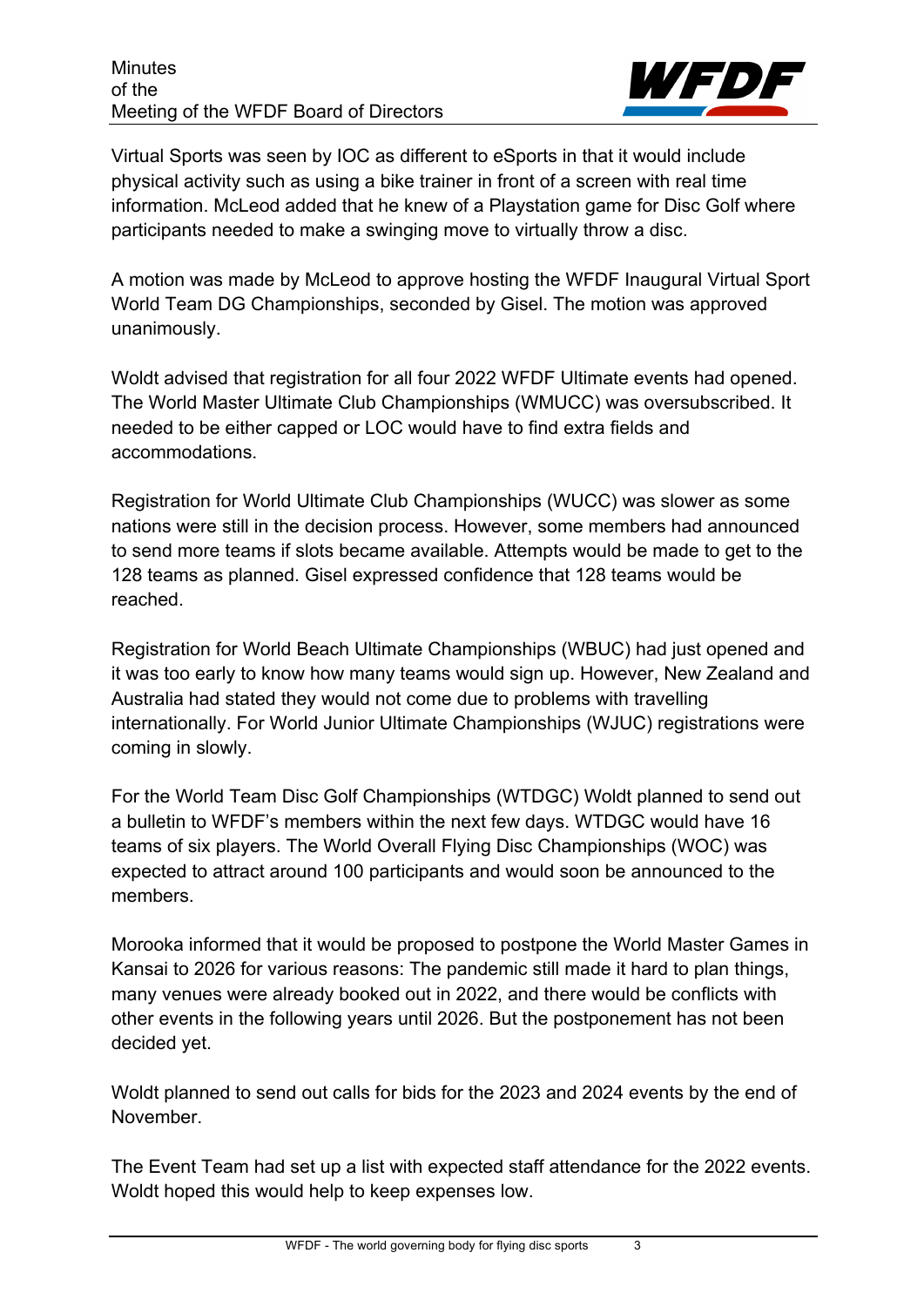

### **Beach Ultimate rules and Appendix**

Raflo reported that the rules and appendix had been finalized and approved by Beach Ultimate Committee with the help of Rueben Berg and Woldt. Rauch confirmed that the rules looked complete and were a step in moving towards consistency across the globe. A motion was made by Raflo to approve the Beach Ultimate rules and Appendix, seconded by Daniels. The motion was approved unanimously.

#### **Los Angeles 2028 Olympic Games - latest developments / WFDF strategy**

Rauch explained that the IOC had been quite specific that introduction of new sports in future Olympic Games would need to fit within the overall 10,500 athlete quota and be able to use already existing facilities for other sports. WFDF must take this into account when submitting an athlete quota and a format of competition, as well as suitability for broadcasting. It was agreed that WFDF would need to be highly flexible about how it would get a chance to enter the Games, and would consider quotas, format, field size, potential changes of rules, and number of teams.

Gisel presented the idea of a 4 on 4 showcase version of mixed Ultimate with a smaller field and a shorter stall count. To be more TV friendly the game would be timed. It would be great to try this out, get feedback and perhaps even film it. Therefore USAU had been asked if it was possible to run a game during their upcoming national championships. Rauch informed that ExComm was supportive of this idea but it needed Board approval.

A motion was made by Grant to approve the showcase format and the test game next week, seconded by Morooka. The motion was approved unanimously.

#### **WFDF Social Awareness Messaging Policy**

Gisel presented a proposal for a WFDF Social Awareness Messaging Policy. It creates a structure under which WFDF can deal with social messages athletes want to convey during WFDF events. This policy gives a framework under which WFDF can work and athletes know how to proceed. Past events have already demonstrated socially oriented seminars and workshops and could serve as a template for more organized programs.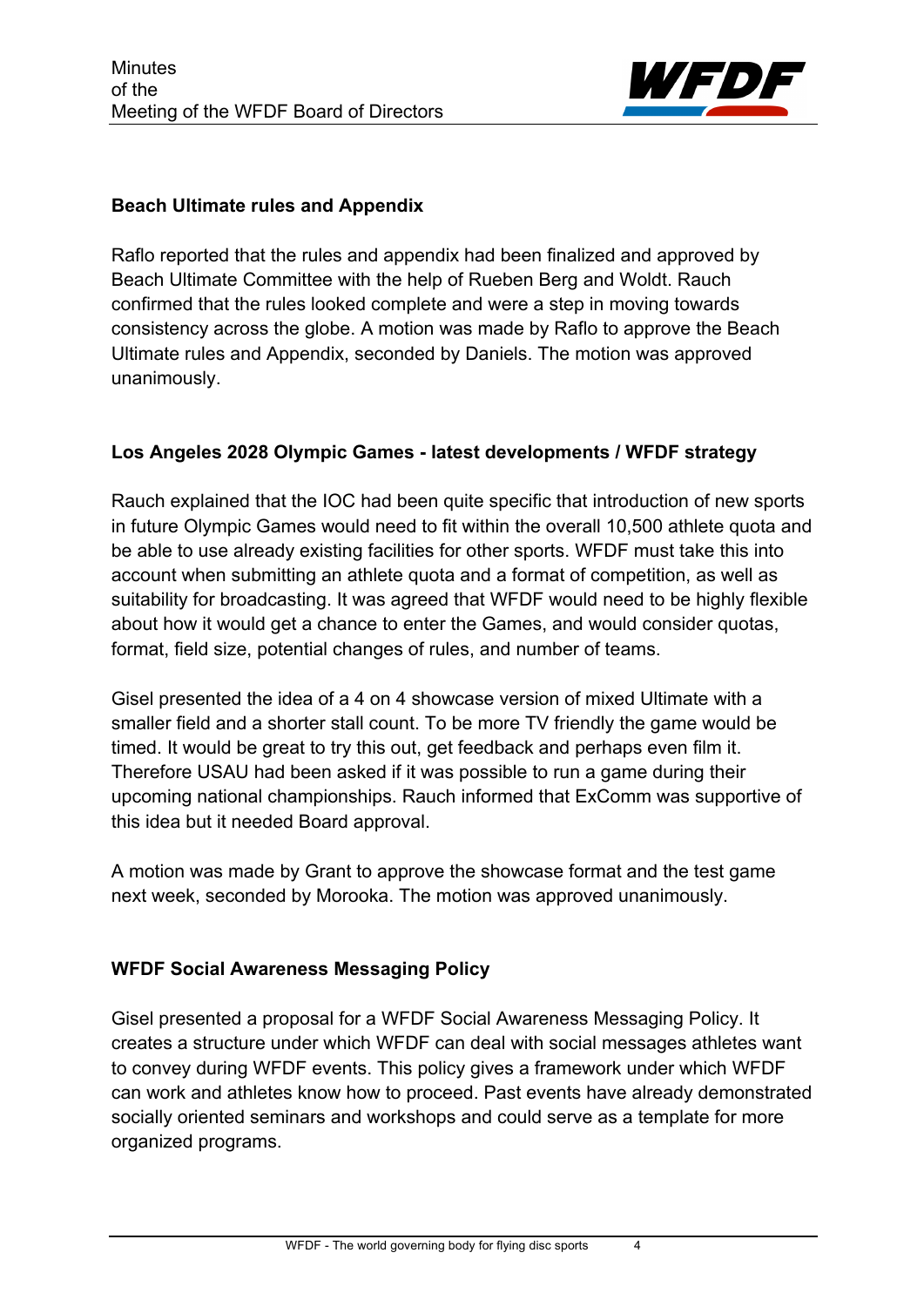

Individuals would approach WFDF with a proposal. A three person panel would discuss and decide on the proposal. If approved the panel would work with the LOC how to get the resources to make the proposal happen. If during an event individuals did not follow the procedures, the Tournament Rules Group would decide quickly how to deal with it.

Rauch clarified that this policy would only be in effect for WFDF events, not for multisport events such as TWG and also not for events of WFDF's national members. He applauded the core of the policy, giving WFDF clear basis to deal with any activities, and he only saw a few minor changes needed that had been communicated.

A motion was made by Gisel to approve the policy subject to a few minor changes to be agreed in the coming week, seconded by Bulos. The motion was approved unanimously.

### **WFDF 2021 census and membership dues invoices - update**

Bernardi stated that so far 82 census reports had been received from 100 members. He noticed that some WFDF members had reported numbers vastly different to former years and that some could not be reached through their official contact addresses anymore, making it time consuming to find out the new address. Three members had not replied to any communication attempts for a few years.

So far roughly US\$30,000 in membership dues had been received. The switch to the new bookkeeping system had caused a slight delay in receiving the dues but the system was working well now.

# **Treasurer's report - September 2021 YTD**

Bergeron reported that WFDF's expenditures was close to the planned budget, which was a deficit for 2021. WFDF was trying to minimize its spending. Bookkeeping had been migrated to the software QuickBooks Online which allowed collaborative working on the numbers between treasurer, bookkeeper, administration team and event team.

The bookkeeper, Deborah Gray, will retire at the end of 2021. WFDF had interviewed a few people and hoped to find a new bookkeeper by the end of November 2021.

Tax form 990 for tax-exempt organizations was almost done, with the audit and paper work for 2020 finalized, and WFDF will soon file with IRS.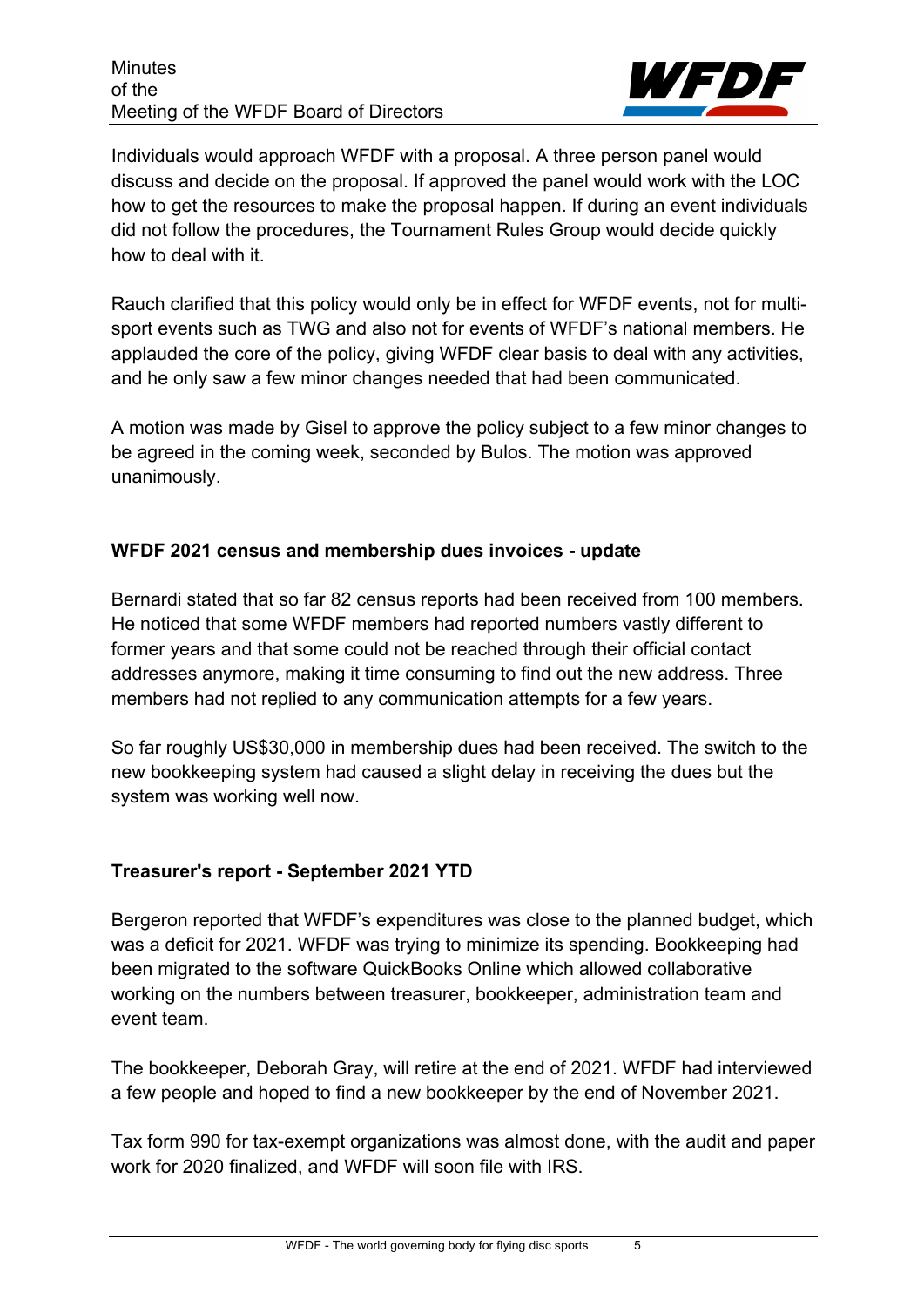

Bergeron asked if membership dues would return to full payment in 2022. Rauch replied that under the new permanent dues structure WFDF had reduced fees for smaller members and expected larger members to be able to pay normal fees in 2022.

### **Continental Associations update: EFDF**

Hermand reported that EFDF had submitted a draft of the new statutes to WFDF ExComm for review. It had been approved very quickly. EFDF would then have its members approve the statutes at an Extraordinary Congress on November 17. After approval EFDF would be registered in Austria as quickly as possible.

Hermand then added that there had been some Disc Golf events by EDGF and some Ultimate events by EUF in 2021 and more events were planned for 2022. Daniels asked if Hermand was in touch with Freestyle representatives which she confirmed.

Bernardi added that a European Freestyle federation could easily be added to the structure of EFDF just like EDGF and EUF.

### **Mediterranean Flying Disc Confederation - project description**

Bernardi provided information about the Mediterranean multi-sport games and stated that he planned to found the Mediterranean Flying Disc Confederation on November 5<sup>th</sup> in Rome, Italy, by WFDF members Greece, Malta, Italy, Egypt and Spain. This would be an in-person meeting and the MFDC would have its legal seat in Rome. Through MFDC Flying Disc would have a chance to be included in the Mediterranean Beach Games and increase its visibility. In some countries the Mediterranean Games are much more important than European Games.

### **Membership issues: MEX**

Bernardi and Bulos had analyzed the reports received about unconstitutional activities around recent elections in Mexico and had approached both parties involved. This confirmed that the legitimacy of the current acting board was doubtful. Both parties had been informed by PAFDF that Mexico continues on a status of not in good standing with the WFDF and they agreed to resolve the situation but have not yet done so.

Bulos asked WFDF to make the Mexican community aware that they are not in good standing. It was discussed how this should happen (through the web site or an email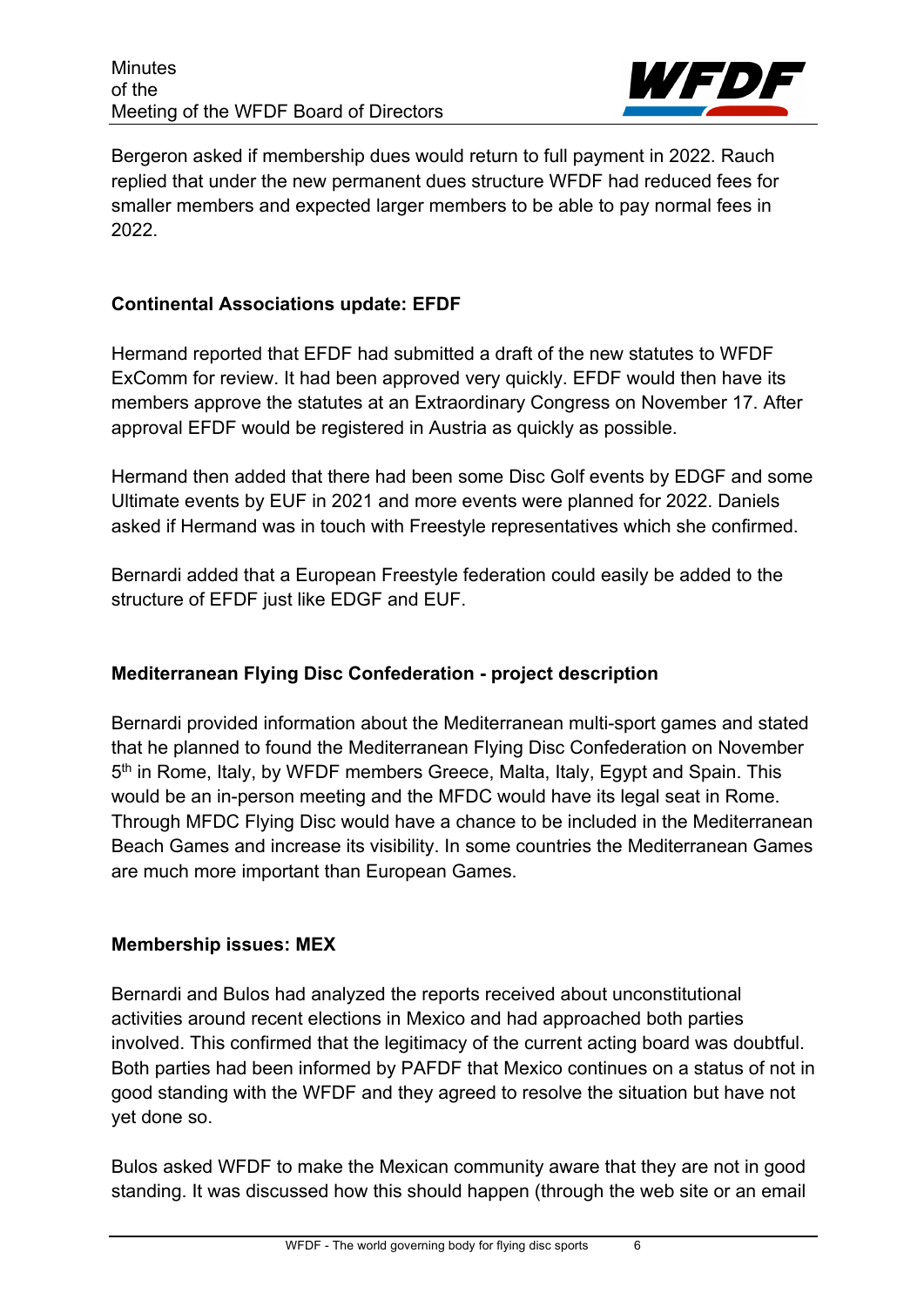

to the Mexican members). It was discussed if not being in good standing would also mean that Mexican athletes could not attend WFDF's events in the coming year. Bernardi mentioned that the IOC recommends that problems within a federation should not stop its athletes from attending events.

Rauch suggested to send an information to the Mexican federation that they were not in good standing and that their athletes might not be able to attend WFDF events in 2022 if they did not resolve the situation by the end of November. With no reply within the next two weeks WFDF would then inform the Mexican community about the situation. He also suggested to leave this and further action to the approval of WFDF ExComm.

## **WFDF Development Programme 2021**

Bernardi presented the list of development proposals which had been obtained by the Sports for All Commission. He asked for approval as the money from IOC needed to be spent reported about in 2021. The total sum was US\$ 8,000 and would be split among Kenya, Nigeria, Ghana, Haiti, Bolivia, India and the Asia-Oceanic Flying Disc Federation.

A motion was made by Daniels to approve the WFDF Development Programme 2021, seconded by McLeod. The motion was approved unanimously.

# **Upcoming Board Elections - election policy**

Bernardi presented the updated version of election policy. The main changes are that nomination and endorsement must come from the candidate's country of origin or where she or he has lived at least for one year. Also only voting members can endorse and support candidates. These changes were also a result of the Good Governance reviews.

A motion was made by Gisel to approve the updated election policy for this upcoming elections, seconded by Raflo. The motion was approved unanimously.

Rauch reminded the board about which positions where up for voting and he asked any incumbents to inform the Executive Director within a week if the planned to run again or will no longer run again.

### **Reports and Updates**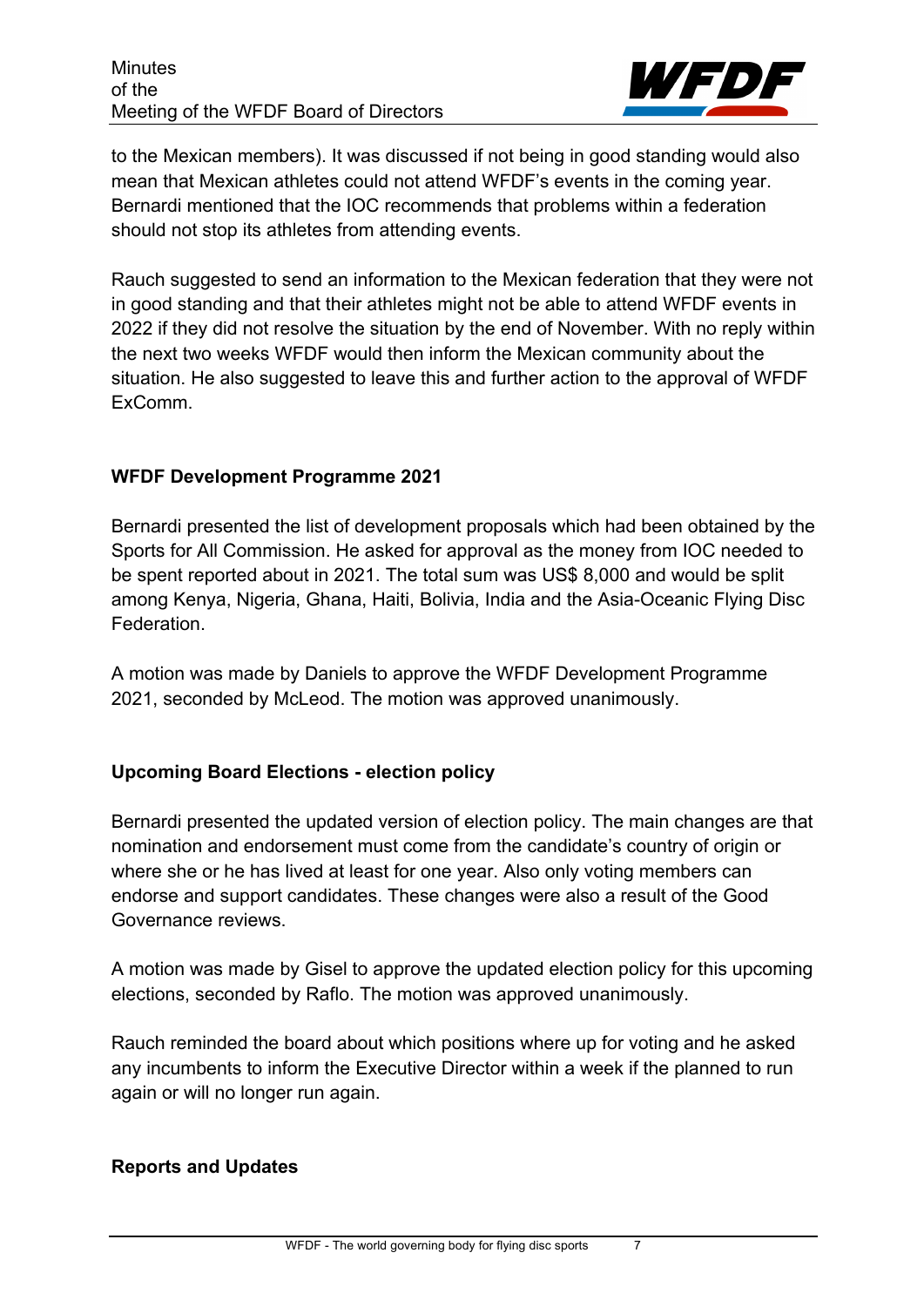

### **Athletes' Commission Report**

After WFDF had approved mixed gender pulling for Ultimate at TWG, EUF had decided to trial that at EUCF two weeks before the meeting. It went well according to a feedback survey. Grant recommended to watch the streamed games and see how mixed pulling worked. The Mixed finals in particular were very exciting to watch.

## **SOTG Committee report, with update on iSOTG Day**

Rauch referred to the written report. The committee was planning to provide the Spirit of the Game Directors for the Ultimate events in 2021 together with the WFDF Event Team. Planning had started for the International Spirit of the Game Day (iSOTG) on December 4<sup>th</sup>, 2021. Maehr had informed Rauch that he intended to step down at the end of his term in December 2021.

## **Women in Sport Commission Report**

Malone reported that the commission was formalizing roles to give more structure and focus to the commission members. She expected this to improve the efficiency in planning and organizing gender equity and other events during the WFDF championships in 2022.

# **Media and Broadcast Plans for 2022**

Rockwood expressed interest to serve on the WFDF NomCom 2021. He had been working on the broadcasting for the three major WFDF ultimate events next year: Beach Worlds, World Games, and WUCC. Since all would take place in the USA he expected this could attract an American company as a presenting sponsor.

He had been working together with ICARUS Sports of Athens, Greece on a threeminute overview of WFDF and ultimate, which they produced from footage WFDF had supplied. It was very interesting to see what non-Ultimate media professionals made of this sport. The result of this cooperation was broadcast in September 2021 to an audience of up to 1.3 billion households around the world.

# **IT Update**

Rauch referred to the written report from the WFDF IT Administrator Tobiasiewicz. The website backend still needed some work as well as content updates and a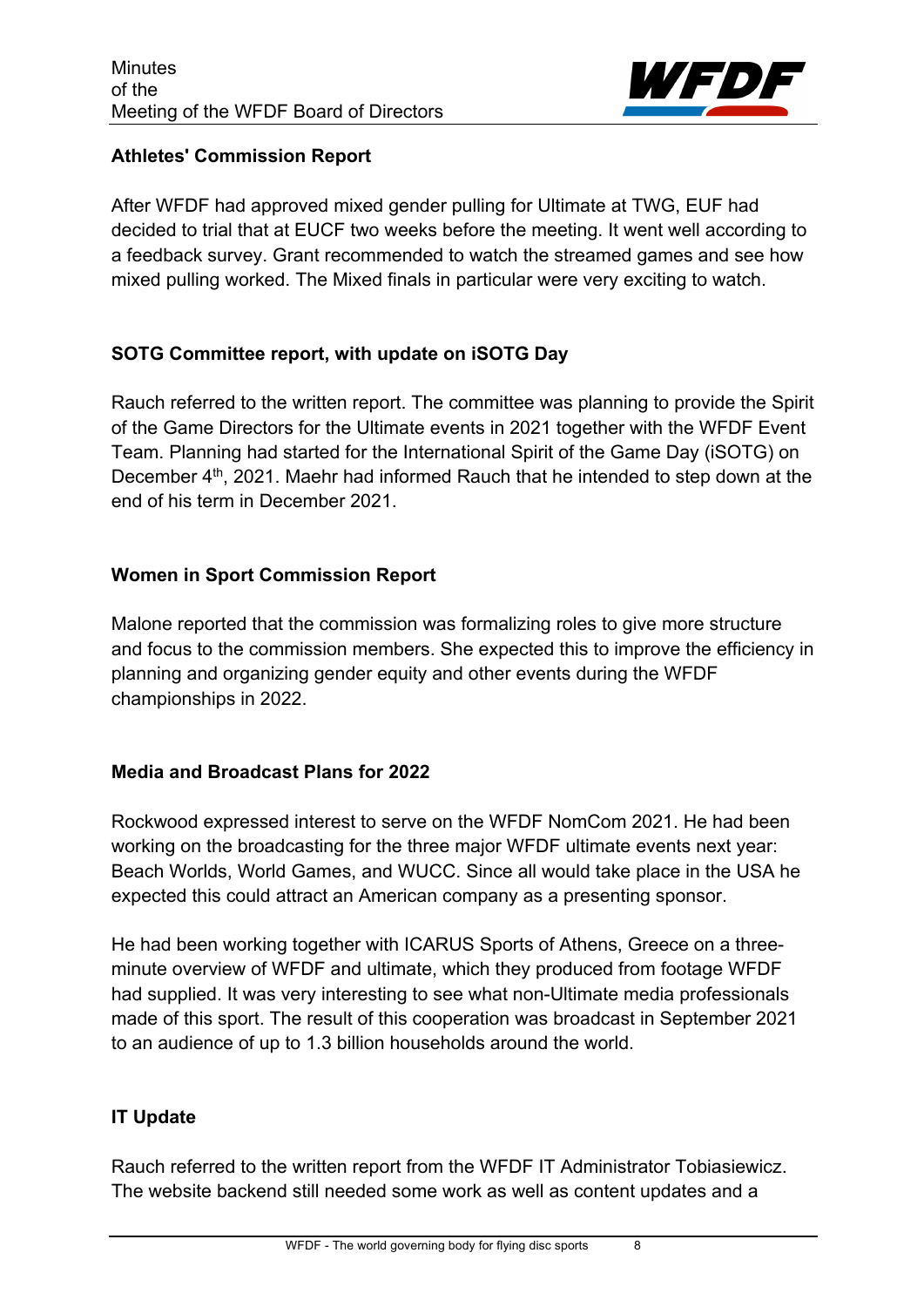

cleanup of the world record section. Some email problems had been resolved. The sub website for the rules was being worked on and possibly could be moved to the new web site by November.

Rauch suggested that the IT Committee needed to be reconstituted to give more support to the IT Administrator.

## **Continental Association Reports**

Asia Oceania Flying Disc Federation (AOFDF) had conducted live stream sessions "Equity, Diversity and Inclusion" by the Womens Commission on June  $27<sup>th</sup>$  and another session "Spirit of the Games" on July 4<sup>th</sup> by the SOTG Committee. Further online sessions would be held by other committees. A general meeting was planned for November to decide on next year's events and to hold elections.

European Flying Disc Federation (EFDF) is planning an assembly. (see above)

On the Pan American Flying Disc Federation (PAFDF), Bulos passed on a request from Colombia if they could get discs with the WFDF logo to use at an IOC event. The Junior Pan American Games would be held in Cali, Colombia at the end of November and it was proposed to have an exhibition game, a small Junior Ultimate tournament and Ultimate beginner clinics for spectators. Rauch was certain that it was too late to deliver discs unless someone would be travelling in that direction. Bulos saw a chance this could work out and would discuss further details with Woldt.

All Africa Flying Disc Federation (AAFDF) planned to have its General Assembly at the end of October and would invite WFDF ExComm to attend online.

# **Disc Sport Committee Reports**

Rauch presented the Disc Golf report submitted by Mead. The composition of teams for the next World Team Disc Golf Championships (WTDGC) 2022 in Croatia would be changed by eliminating the need to sign up one Junior and to add one Woman athlete. The DG Committee had conducted a short Parasport Survey which had just closed. Detailed results were expected by November.

Daniels reported that the Freestyle Committee had discussed with Woldt the possibilities of Freestyle juniors to participate in the UTS World Virtual Youth Festival 2021. All Freestyle contacts had received the information and Daniels saw a chance to get more remote groups to participate. FPA would have elections soon and Daniels expected that she might not be re-elected as at-large Board member.